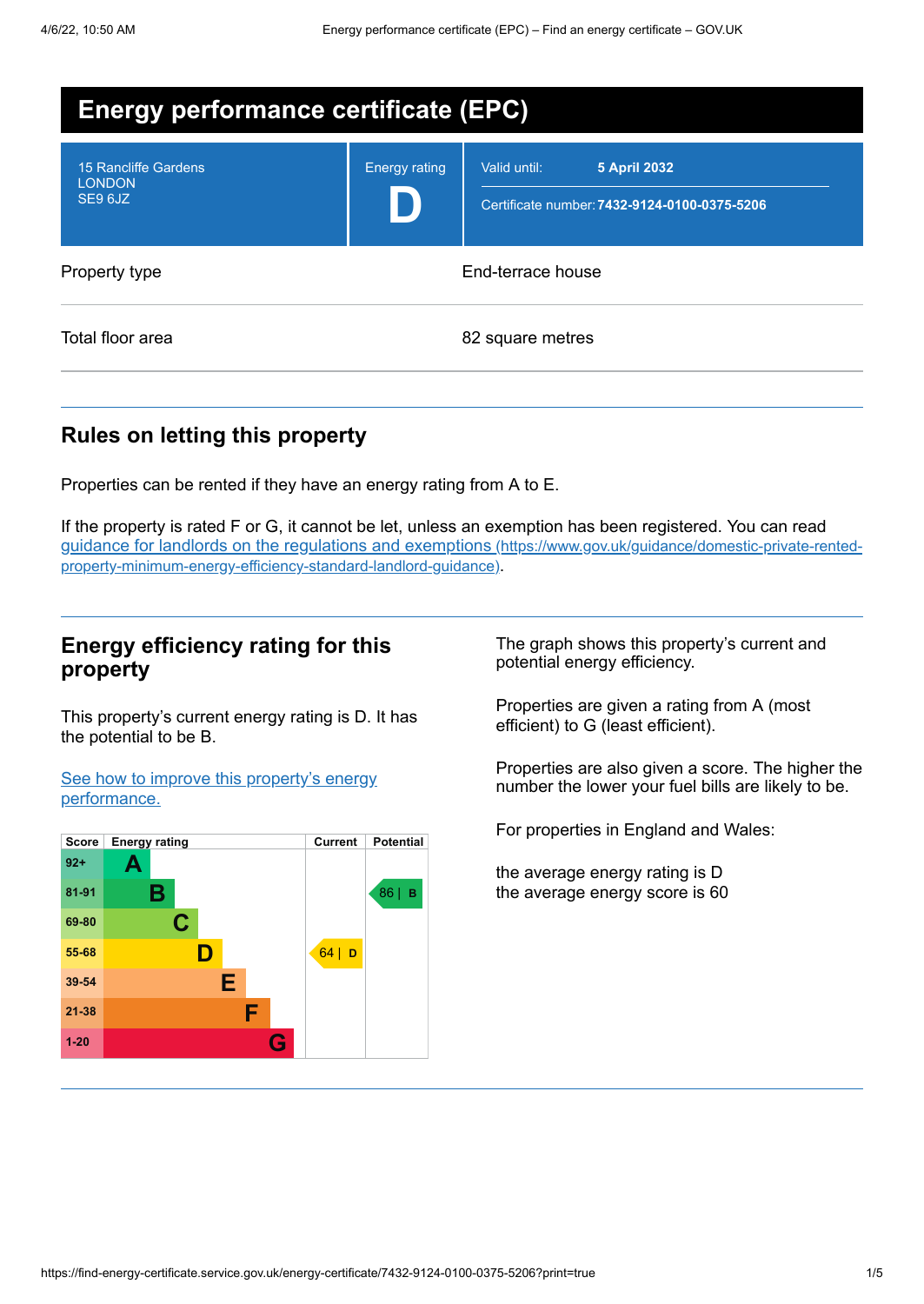# **Breakdown of property's energy performance**

This section shows the energy performance for features of this property. The assessment does not consider the condition of a feature and how well it is working.

Each feature is assessed as one of the following:

- very good (most efficient)
- good
- average
- poor
- very poor (least efficient)

When the description says "assumed", it means that the feature could not be inspected and an assumption has been made based on the property's age and type.

| <b>Feature</b>       | <b>Description</b>                             | Rating    |
|----------------------|------------------------------------------------|-----------|
| Wall                 | Solid brick, as built, no insulation (assumed) | Very poor |
| Wall                 | Solid brick, as built, insulated (assumed)     | Good      |
| Roof                 | Pitched, 100 mm loft insulation                | Average   |
| Window               | Fully double glazed                            | Average   |
| Main heating         | Boiler and radiators, mains gas                | Good      |
| Main heating control | Programmer, room thermostat and TRVs           | Good      |
| Hot water            | From main system                               | Good      |
| Lighting             | Low energy lighting in 67% of fixed outlets    | Good      |
| Floor                | Solid, no insulation (assumed)                 | N/A       |
| Secondary heating    | None                                           | N/A       |

#### **Primary energy use**

The primary energy use for this property per year is 242 kilowatt hours per square metre (kWh/m2).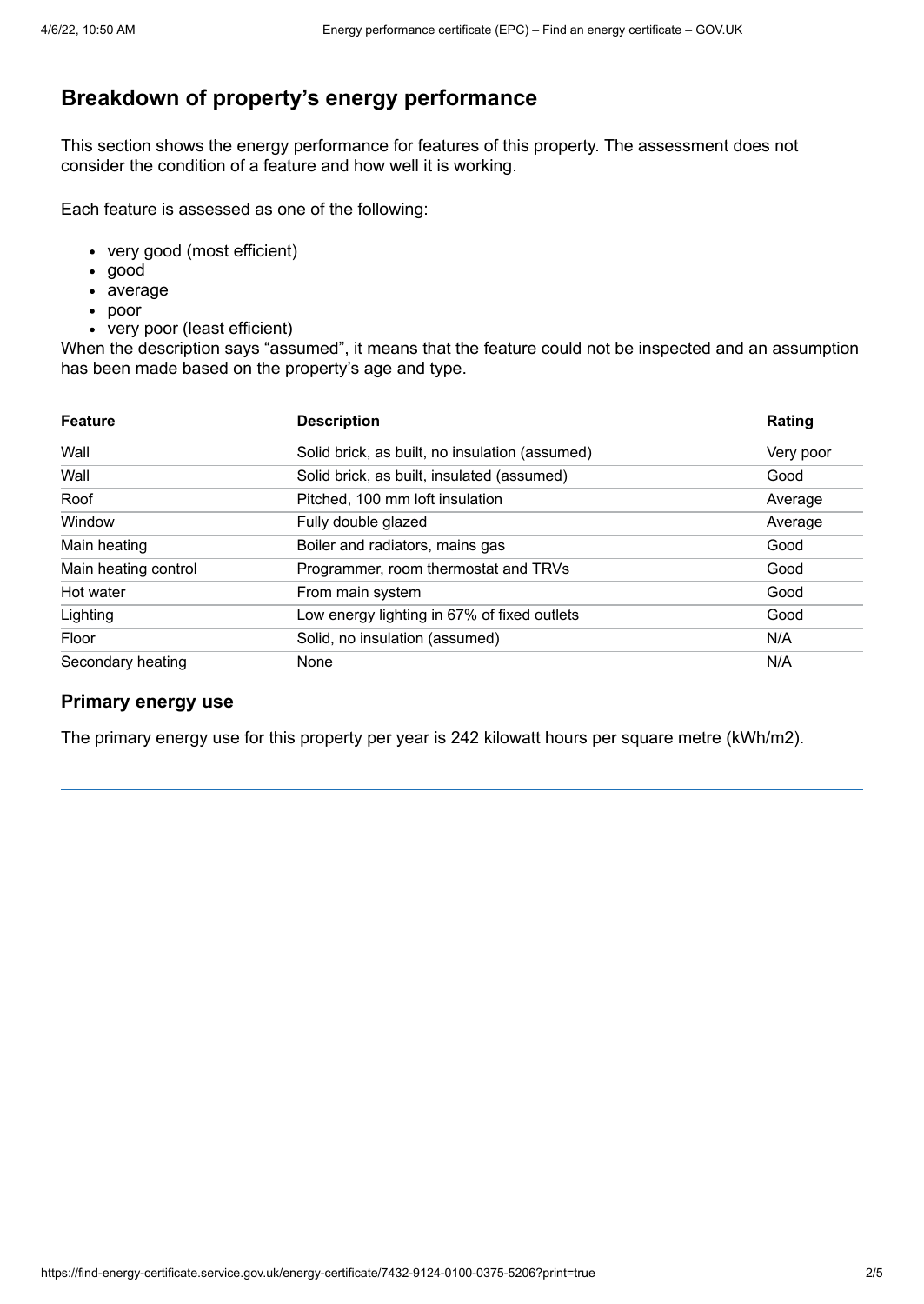| <b>Environmental impact of this</b><br>property                                                        |                             | This property produces                                                                                                                        | 3.5 tonnes of CO2 |
|--------------------------------------------------------------------------------------------------------|-----------------------------|-----------------------------------------------------------------------------------------------------------------------------------------------|-------------------|
| This property's current environmental impact<br>rating is D. It has the potential to be B.             |                             | This property's potential<br>production                                                                                                       | 1.1 tonnes of CO2 |
| Properties are rated in a scale from A to G<br>based on how much carbon dioxide (CO2) they<br>produce. |                             | By making the recommended changes, you<br>could reduce this property's CO2 emissions by<br>2.4 tonnes per year. This will help to protect the |                   |
| Properties with an A rating produce less CO2                                                           |                             | environment.                                                                                                                                  |                   |
| than G rated properties.                                                                               |                             | Environmental impact ratings are based on<br>assumptions about average occupancy and                                                          |                   |
| An average household<br>produces                                                                       | 6 tonnes of CO <sub>2</sub> | energy use. They may not reflect how energy is<br>consumed by the people living at the property.                                              |                   |
|                                                                                                        |                             |                                                                                                                                               |                   |

# <span id="page-2-0"></span>**How to improve this property's energy performance**

Making any of the recommended changes will improve this property's energy efficiency.

If you make all of the recommended changes, this will improve the property's energy rating and score from D (64) to B (86).

| Recommendation                          | <b>Typical installation cost</b> | <b>Typical yearly saving</b> |
|-----------------------------------------|----------------------------------|------------------------------|
| 1. Internal or external wall insulation | £4.000 - £14.000                 | £160                         |
| 2. Floor insulation (solid floor)       | £4,000 - £6,000                  | £31                          |
| 3. Low energy lighting                  | £20                              | £21                          |
| 4. Solar water heating                  | £4,000 - £6,000                  | £30                          |
| 5. Solar photovoltaic panels            | £3,500 - £5,500                  | £354                         |

## **Paying for energy improvements**

Find energy grants and ways to save energy in your home. [\(https://www.gov.uk/improve-energy-efficiency\)](https://www.gov.uk/improve-energy-efficiency)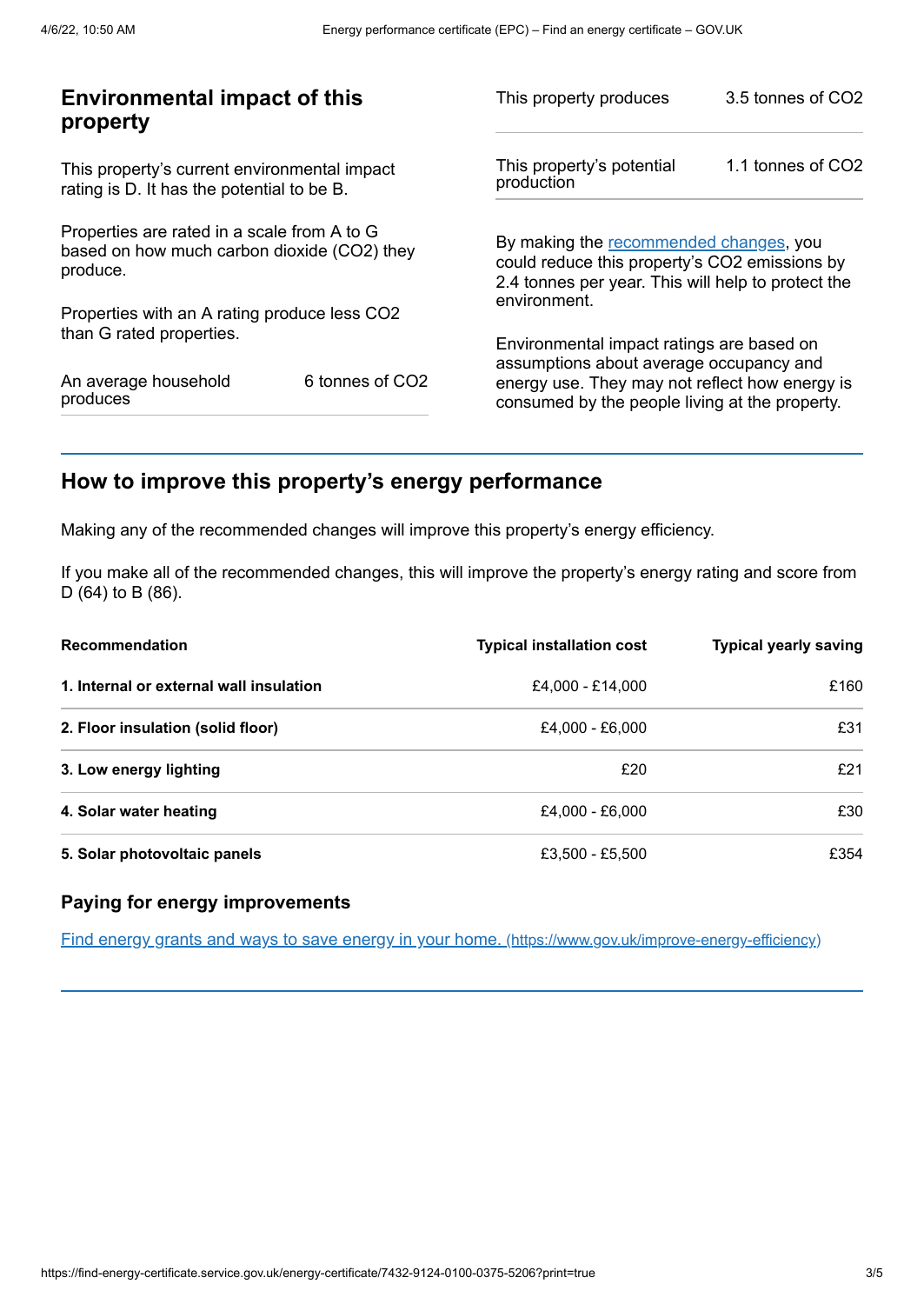| <b>Estimated energy use and</b><br>potential savings                                                                                                                                                              |                                                                      | Heating use in this property                |  |
|-------------------------------------------------------------------------------------------------------------------------------------------------------------------------------------------------------------------|----------------------------------------------------------------------|---------------------------------------------|--|
| £748                                                                                                                                                                                                              | Heating a property usually makes up the<br>majority of energy costs. |                                             |  |
|                                                                                                                                                                                                                   |                                                                      | Estimated energy used to heat this property |  |
| £241                                                                                                                                                                                                              | Space heating                                                        | 10039 kWh per year                          |  |
| The estimated cost shows how much the<br>average household would spend in this property<br>for heating, lighting and hot water. It is not based<br>on how energy is used by the people living at the<br>property. |                                                                      | 2124 kWh per year                           |  |
|                                                                                                                                                                                                                   |                                                                      | Potential energy savings by installing      |  |
|                                                                                                                                                                                                                   |                                                                      |                                             |  |
| the recommendations in how to improve this                                                                                                                                                                        | Type of insulation                                                   | Amount of energy saved                      |  |
|                                                                                                                                                                                                                   | Loft insulation                                                      | 344 kWh per year                            |  |
| For advice on how to reduce your energy bills<br>(https://www.simpleenergyadvice.org.uk/)                                                                                                                         | Solid wall insulation                                                | 3766 kWh per year                           |  |
|                                                                                                                                                                                                                   | The estimated saving is based on making all of                       | Water heating<br>insulation                 |  |